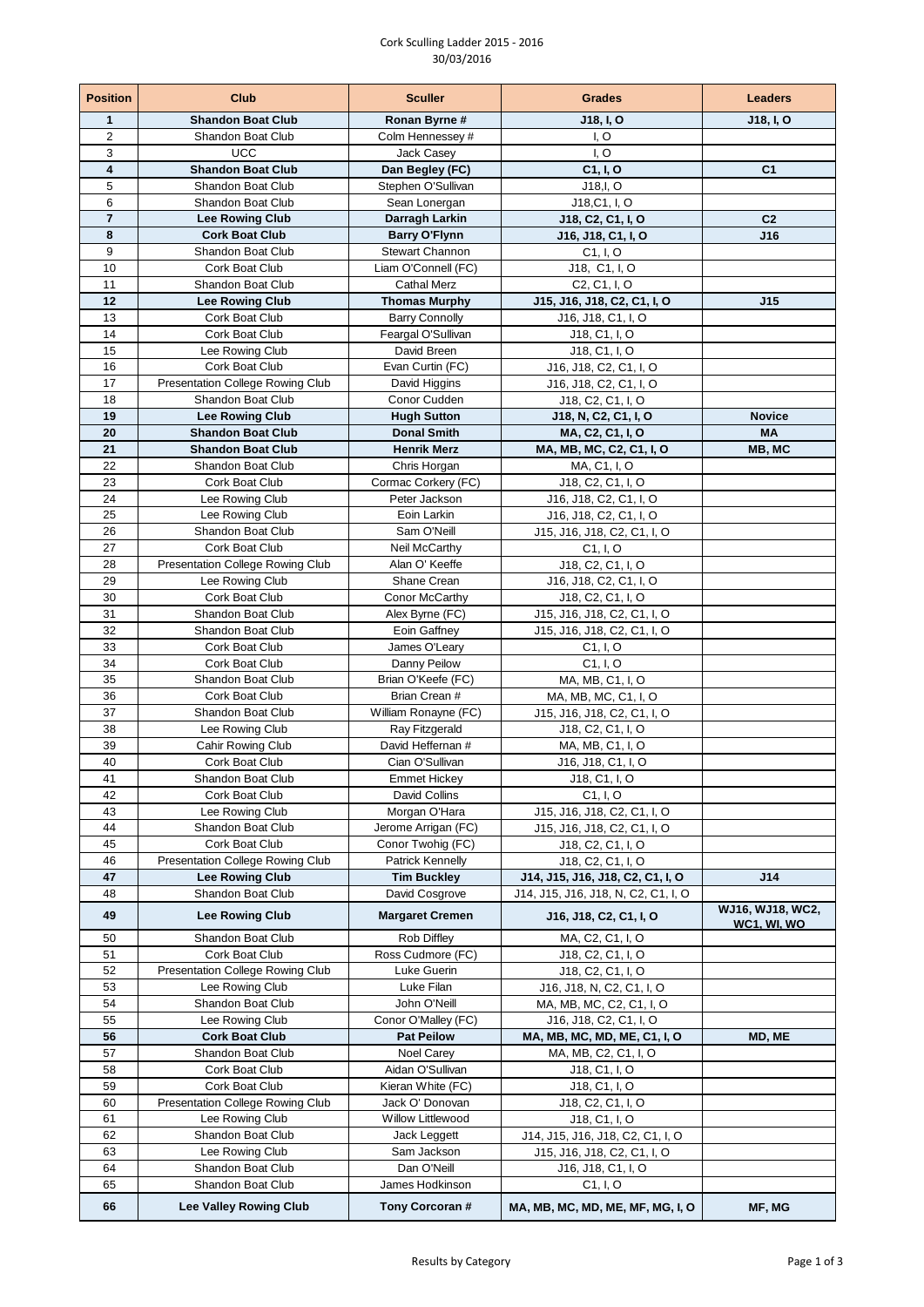## Cork Sculling Ladder 2015 - 2016 30/03/2016

| 67         | Lee Rowing Club                                       | <b>Eimear Cummins</b>        | J18, C1, I, O                                                           |                                       |
|------------|-------------------------------------------------------|------------------------------|-------------------------------------------------------------------------|---------------------------------------|
| 68         | Shandon Boat Club                                     | <b>Chelsey Minihane</b>      | J16, J18, C2, C1, I, O                                                  |                                       |
| 69         | <b>Cork Boat Club</b>                                 | <b>Anne O'Farrell</b>        | J15, J16, J18, C1, I, O                                                 | <b>WJ15</b>                           |
| 70         | <b>Shandon Boat Club</b>                              | Jennifer Crowley             | J15, J16, J18, C2, C1, I, O                                             |                                       |
| 71         | Presentation College Rowing Club                      | James Ginnelley              | J15, J16, J18, C2, C1, I, O                                             |                                       |
| 72         | Lee Rowing Club                                       | Maedhbh Heaney               | J18, C1, I, O                                                           |                                       |
| 73         | <b>Cork Boat Club</b>                                 | Amy Mason                    | J18, C2, C1, I, O                                                       |                                       |
| 74         | Presentation College Rowing Club                      | Daniel Ghori                 | J15, J16, J18, C2, C1, I, O                                             |                                       |
| 75         | Cork Boat Club                                        | Aine Rice                    | J16, J18, C2, C1, I, O                                                  |                                       |
| 76         | Lee Rowing Club                                       | <b>Tony Donlon</b>           | J15, J16, J18, C2, C1, I, O                                             |                                       |
| 77         | Presentation College Rowing Club                      | Cormac O'Connell             | J18, C2, C1, I, O                                                       |                                       |
| 78         | Presentation College Rowing Club                      | Harry Scannell               | J16, J18, C2, C1, I, O                                                  |                                       |
| 79         | Lee Rowing Club                                       | Jennifer Murphy              | J15, J16, J18, C2, C1, I, O                                             |                                       |
| 80         | Presentation College Rowing Club                      | Tom Walsh                    | J15, J16, J18, C2, C1, I, O                                             |                                       |
| 81         | Lee Rowing Club                                       | Luke Lee                     | J15, J16, J18, N, C2, C1, I, O                                          |                                       |
| 82         | <b>Lee Rowing Club</b>                                | Maria Kidney (FC)            | J14, J15, J16, J18, N, C2, C1, I, O                                     | <b>Women's Novice,</b><br><b>WJ14</b> |
| 83         | Lee Rowing Club                                       | Sophie Gray                  | J14, J15, J16, J18, C2, C1, I, O                                        |                                       |
| 84         | Shandon Boat Club                                     | Julie Harrington             | J14, J15, J16, J18, C2, C1, I, O                                        |                                       |
| 85         | Cork Boat Club                                        | Erika Deasy                  | J16, J18, C2, C1, I, O                                                  |                                       |
| 86         | Lee Rowing Club                                       | Ronan O'Callaghan            | J15, J16, J18, N, C2, C1, I, O                                          |                                       |
| 87         | <b>Cork Boat Club</b>                                 | Claragh O'Sullivan (FC)      | J14, J15, J16, J18, C2, C1, I, O                                        |                                       |
| 88         | <b>Shandon Boat Club</b>                              | Mia Kovacs                   | J16, J18, C2, C1, I, O                                                  |                                       |
| 89         | Presentation College Rowing Club                      | Tom Murphy                   | J15, J16, J18, N, C2, C1, I, O                                          |                                       |
| 90         | <b>Cork Boat Club</b>                                 | Ciara McCarthy               | J16, J18, C2, C1, I, O                                                  |                                       |
| 91         | Lee Rowing Club                                       | Muireann Heaney              | J15, J16, J18, C2, C1, I, O                                             |                                       |
| 92         | Cork Boat Club                                        | Ciara Murphy                 | J15, J16, J18, C2, C1, I, O                                             |                                       |
| 93         | Lee Rowing Club                                       | Jani Vermaak                 | J15, J16, J18, C2, C1, I, O                                             |                                       |
|            |                                                       |                              |                                                                         |                                       |
| 94         | Cork Boat Club                                        | Sinead Hegarty               | J18, C2, C1, I, O                                                       |                                       |
| 95         | Presentation College Rowing Club                      | Ben Corcoran                 | J15, J16, J18, C2, C1, I, O                                             |                                       |
| 96         | Presentation College Rowing Club                      | Sam Crean                    | J14, J15, J16, J18, N, C2, C1, I, O                                     |                                       |
| 97         | Lee Rowing Club                                       | Aoife Cummins                | J15, J16, J18, C2, C1, I, O                                             |                                       |
| 98         | Cork Boat Club                                        | Aoife Higgins                | J15, J16, J18, C2, C1, I, O                                             |                                       |
| 99         | Fermoy RC                                             | Erin O'Sullivan              | J14, J15, J16, J18, C2, C1, I, O                                        |                                       |
| 100        | Cork Boat Club                                        | Jane Duggan                  | J14, J15, J16, J18, C2, C1, I, O                                        |                                       |
| 101        | Cork Boat Club                                        | James O'Halloran             | MA, MB, MC, MD, ME, C1, I, O                                            |                                       |
| 102        | Cork Boat Club                                        | <b>Matt Mallen</b>           | J14, J15, J16, J18, C2, C1, I, O                                        |                                       |
| 103<br>104 | Cork Boat Club                                        | Hannah Dupuis                | J16, J18, C2, C1, I, O                                                  |                                       |
| 105        | Shandon Boat Club<br>Presentation College Rowing Club | Mide Dinneen                 | J15, J16, J18, C2, C1, I, O                                             |                                       |
| 106        | Presentation College Rowing Club                      | Misha O Flynn<br>Mel Holohan | J14, J15, J16, J18, N, C2, C1, I, O<br>J14, J15, J16, J18, C2, C1, I, O |                                       |
| 107        | Lee Rowing Club                                       | Hannah Cummins (FC)          | J14, J15, J16, J18, C2, C1, I, O                                        |                                       |
| 108        | Shandon Boat Club                                     | Aine Hosford                 | J15, J16, J18, C2, C1, I, O                                             |                                       |
| 109        | Lee Rowing Club                                       | Eabha Keely                  | J14, J15, J16, J18, N, C2, C1, I, O                                     |                                       |
| 110        | Lee Rowing Club                                       | Ciara Murphy                 | J16, J18, C2, C1, I, O                                                  |                                       |
| 111        | Cahir Rowing Club                                     | Katie Sutcliffe              | J16, J18, C2, C1, I, O                                                  |                                       |
| 112        | Lee Rowing Club                                       | Emma Breen                   | J14, J15, J16, J18, C2, C1, I, O                                        |                                       |
|            |                                                       |                              |                                                                         |                                       |
| 113        | Lee Rowing Club                                       | Neasa Coleman                | J14, J15, J16, J18, N, C2, C1, I, O                                     |                                       |
| 114        | Shandon Boat Club                                     | <b>Megan Cuttriss</b>        | J15, J16, J18, C2, C1, I, O                                             |                                       |
| 115        | <b>Lee Rowing Club</b>                                | <b>Sean McCalgon</b>         | J13, J14, J15, J16, J18, N, C2, C1, I,<br>O                             | J13                                   |
| 116        | Cork Boat Club                                        | Julie Mackey                 | J16, J18, C2, C1, I, O                                                  |                                       |
| 117        | Cork Boat Club                                        | Katie McCarthy               | J15, J16, J18, C1, I, O                                                 |                                       |
| 118        | Presentation College Rowing Club                      | Liam Rooke                   | J14, J15, J16, J18, N, C2, C1, I, O                                     |                                       |
| 119        | Cork Boat Club                                        | Moira O'Sullivan             | J16, J18, C2, C1, I, O                                                  |                                       |
| 120        | Lee Rowing Club                                       | Andrew Sheehan               | J13, J14, J15, J16, J18, N, C2, C1, I,<br>O                             |                                       |
| 121        | Cork Boat Club                                        | Caoilinn Hughes              | J16, J18, N, C2, C1, I, O                                               |                                       |
| 122        | Presentation College Rowing Club                      | Jacques Mattieu              | J14, J15, J16, J18, N, C2, C1, I, O                                     |                                       |
| 123        | Shandon Boat Club                                     | Anna Hernon                  | J14, J15, J16, J18, C2, C1, I, O                                        |                                       |
| 124        | Lee Rowing Club                                       | Aoife Coleman                | J14, J15, J16, J18, N, C2, C1, I, O                                     |                                       |
| 125        | Lee Rowing Club                                       | Abbie Cummins                | J14, J15, J16, J18, C2, C1, I, O                                        |                                       |
| 126        | Cork Boat Club                                        | Ross Madden                  | J14, J15, J16, J18, C2, C1, I, O                                        |                                       |
| 127        | Cork Boat Club                                        | Stephanie Murphy             | J16, J18, C2, C1, I, O                                                  |                                       |
| 128        | <b>Shandon Boat Club</b>                              | Jennifer Forde               | J12, J13, J14, J15, J16, J18, N, C2,<br>C1, I, O                        | <b>WJ12, WJ13</b>                     |
| 129        | Cork Boat Club                                        | John Kearney                 | J14, J15, J16, J18, N, C2, C1, I, O                                     |                                       |
| 130        | Presentation College Rowing Club                      | Jack Murphy                  | J14, J15, J16, J18, C2, C1, I, O                                        |                                       |